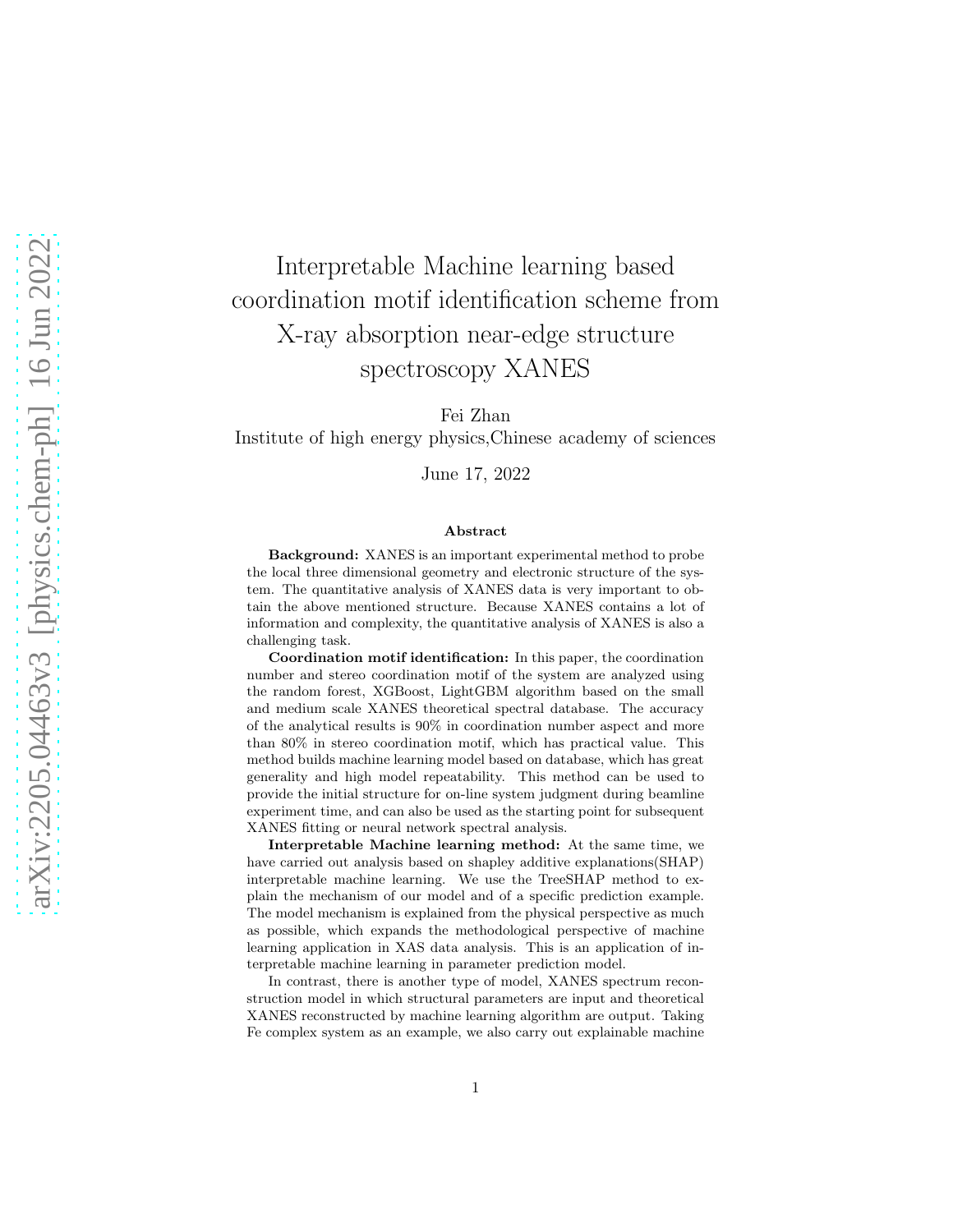learning analysis for such models. The analysis results quantitatively and systematically demonstrate the model mechanism, that is, how parameter changes affect the theoretical XANES reconstructed by machine learning. This is of practical value for determining the parameter variation trend using in the next XANES fitting and improving the model. In summary, we show the application of SHAP explainable machine learning to two kinds of machine learning models in XANES analysis aspect , and expand the methodological perspective of XANES quantitative analysis.

Keywords:Coordination Motif, X-ray Absorption Spectroscopy,XANES, Machine Learning, Interpretable Machine Learning, Shapley, SHAP

#### 1 Introduction

Quantitative rather than purely qualitative analysis of XANES data is the key for XANES data to play a practical role in the detection of three-dimensional geometry and electronic structure changes. The detection capability of XANES in local structure is irreplaceable. Compared with EXAFS data analysis, XANES data analysis lacks both breadth and depth in conventional XAS data processing. Because EXAFS data fitting is based on analytical mathematical expression based on fixed theoretical amplitude and phase, its computational amount and fitting complexity are less than XANES fitting. However, the information provided by XANES cannot be replaced by EXAFS, and the increasing perfection of XANES data processing methods can also increase its proportion in conventional XAS data processing. Currently, XANES calculations mainly include two categories. One is based on first-principles calculations, including DFT-MO method for calculating transition matrix elements on the basis of K-S orbits [\[1,](#page-15-0) [2\]](#page-15-1). TDDFT[\[3\]](#page-15-2) and ROCIS[\[4\]](#page-15-3) are used to calculate the inner shell excitation of other occupied orbits other than the frozen inner shell orbit, focusing on the calculation of the excitation characteristics in spectroscopy. Another calculation method based on multiple scattering [\[5\]](#page-15-4) focuses on the calculation of scattering characteristics in spectroscopy, which is closely related to the geometric structure of the system. Common XAS calculation software based on multiple scattering theory includes FEFF[\[6\]](#page-15-5), FDMNES[\[7\]](#page-15-6) and CONTINUUE. Based on the computational core mentioned above, some XANES fitting programs are developed in combination with mathematical optimization methods. For example, MXAN program combined with MINUIT optimization algorithm package [\[8\]](#page-15-7), FITIT program combined with interpolation method [\[9\]](#page-15-8), XANES fitting program combined with Bayesian optimization [\[10\]](#page-16-0). The above methods have also been applied in XANES data processing. For example, MXAN was applied to study the structure change of excited state of photosensitizer  $Ru^{II}(bpy)_3$  [\[11\]](#page-16-1). FITIT was applied to the study of photosensitive  $Ru(DCBPY)_2(NCS)_2[12]$  $Ru(DCBPY)_2(NCS)_2[12]$ , and Bayesian fitting was applied to the study of the excited state structure of binuclear Pt complexes [\[13\]](#page-16-3). XANES fitting software for instance MXAN and FITIT program interfaces adopt the rigid body as fixed groups and ligands to fit the geometric parameters of the rigid body. This model is suitable for XANES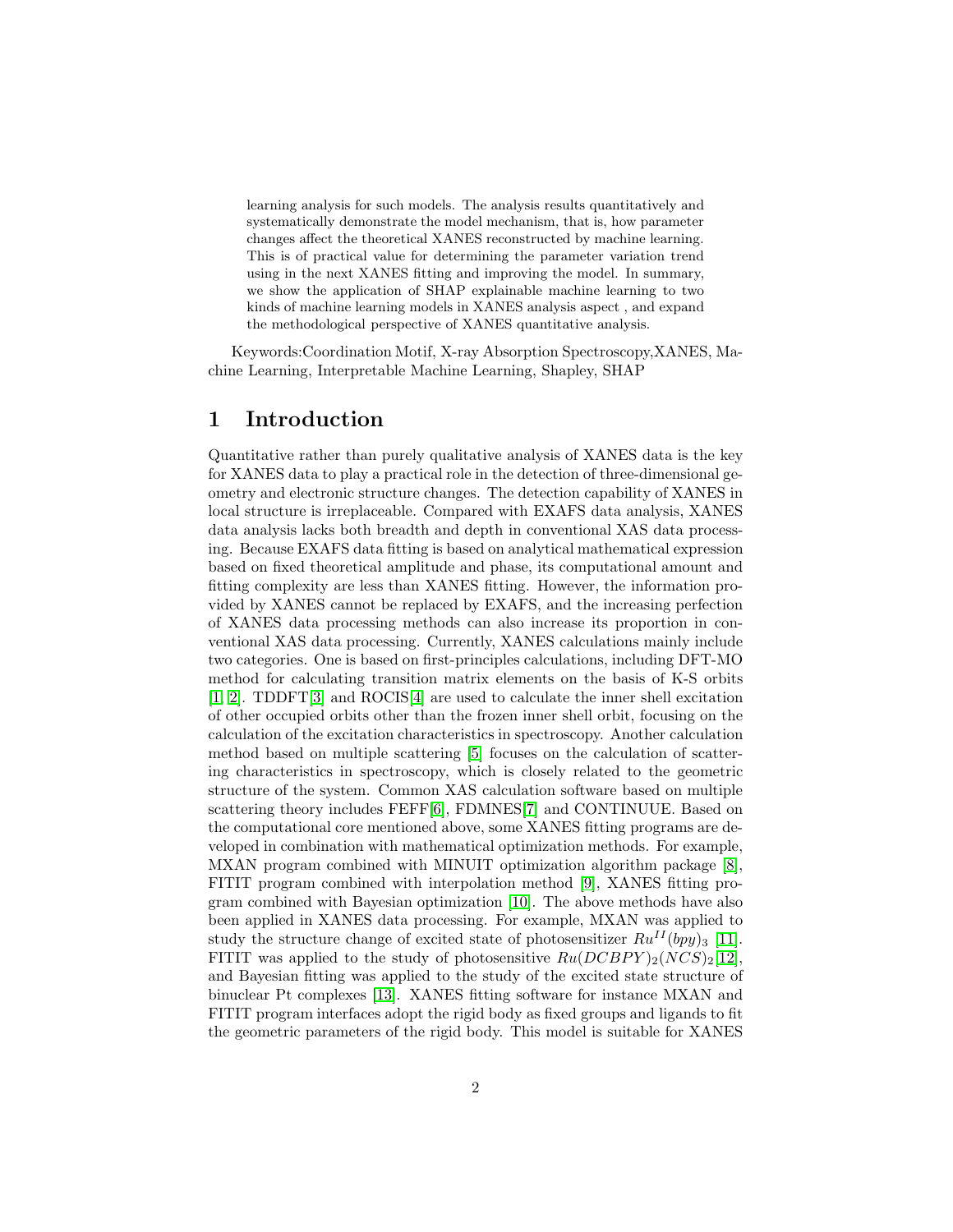fitting of protein and complex molecules, but it is not convenient for materials cluster system. The XANES quantitative analysis of nanomaterial system may require other methods, machine learning and neural network are among the choices.

It is worth mentioning that the spectral analysis method based on neural network has a good play in the field of materials and cluster system. Research on deep learning based on neural network has been revived since 2006. In this wave trend, neural networks and other machine learning algorithms are applied to X-ray spectral data analysis, and many achievements have been achieved. As the first work of neural network in quantitative analysis of XANES, Timoshenko, Frenkel et al. applied fully connected neural network to the nearest neighbor coordination number of metal clusters with good results [\[14\]](#page-16-4). The preliminary exploration by Timoshenko et al. shows the application value of neural network in XANES data processing and verifies the feasibility of extracting coordination number from experimental near edge spectrum by constructing neural network. In 2020, Timoshenko's work demonstrated the simultaneous capture of coordination number and bond length information based on fully connected neural networks[\[15\]](#page-16-5). In 2020, Frenkel et al. used two fully connected neural networks simultaneously to resolve coordination number of two-element nanosystems [\[16\]](#page-16-6). In addition to fully connected neural networks, other machine learning algorithms were applied to XANES analysis. For instance, Timoshenko applied convolutional neural networks in 2018 to extract radial distribution function(RDF) from two-dimensional XAS wavelet data[\[17\]](#page-16-7);Zheng et al used ensemble machine learning algorithm[\[18\]](#page-16-8). In addition, unsupervised learning algorithms are also applied to XANES analysis[\[19,](#page-16-9) [20\]](#page-16-10).Existing researches mostly focus on the use of training sets built for specific samples. Machine learning based on this is aimed at improving its structural analysis performance, but its generalization is limited while obtaining powerful structure analysis ability.

There are few XANES analysis works which is based on database based machine learning for XANES parsing is relatively rare[\[18,](#page-16-8) [21\]](#page-17-0). For example, Zheng et al. used ensemble learning algorithm to match similar spectra in the database[\[18\]](#page-16-8), and then predicted the architecture based on the matched spectra. However, to sum up, most of the data analysis methods based on machine learning is still to build training sets for specific systems, and the training sets are relatively large in scale. In the above work, the algorithm based on neural network algorithm, which has more advantages in large-scale data sets, is adopted, which also confirms this point from the side. However, the method based on the specific system training set is difficult to be applied to other systems with the same absorption edge. Liu, Yang et al pointed out in their work that error bar of analysis results would increase greatly when constructing neural network analysis using other systems to analyze a given sample[\[22\]](#page-17-1).In addition, machine learning XANES analysis based on training sets is more similar to XANES fitting to some extent. The training set is a set of calculated spectra obtained by the variation of structural parameters based on the initial structure. The similar XANES fitting idea is to change the initial structural parameters to find the structure whose calculated spectrum is closest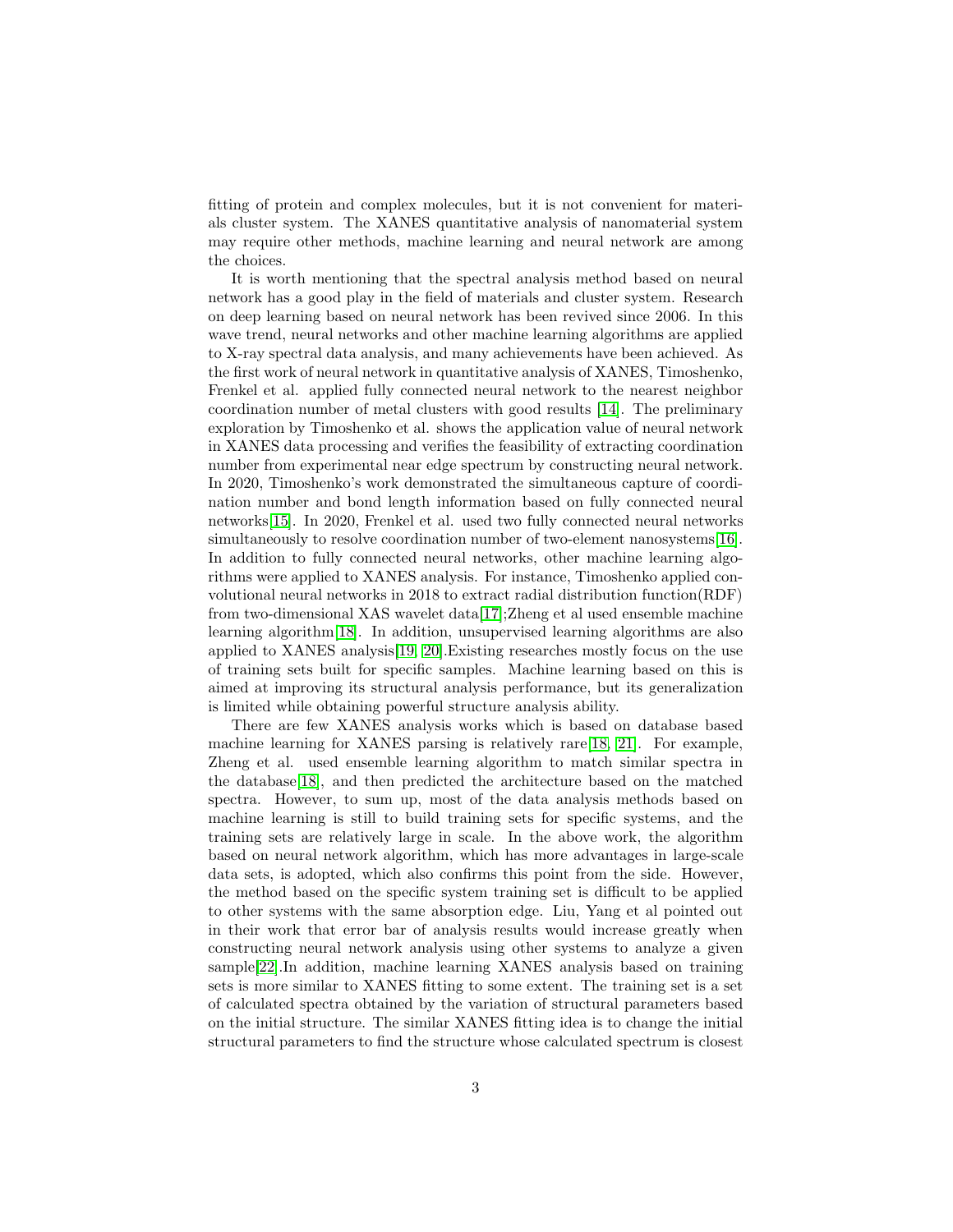to the experimental one. This is a process from "something" to "excellent", and before that there is a process from "nothing" to "something". All of these methods require an initial structure, and it is often a complex and challenging task to get the initial structure model in practice.

The machine learning XANES analysis method based on database has greater generality to the sample to be studied than methods based on training set. The constructed model of this method can be applied to other samples with the same absorption element with high repeatability. This article enriches the toolkit for such kind of methods. Based on the small and medium scale theoretical spectral database, we apply the ensemble learning algorithm random forest algorithm, which is more advantageous and robust in small and medium scale data, to analyze the coordination motif of the structure. The accuracy of the analytical results is 90 percent in coordination number and more than 80 percent in stereo coordination motif, which has practical value. This method is based on small and medium scale spectral database and has reference for constructing experimental spectral database and related analysis produce of spectral beam line for spectral analysis. In addition, the method can also provide the initial structure for the users of beam line, which can be used for on-line sample judgment and as the basic structure for subsequent XANES fitting or neural network spectral analysis. At the same time, we have carried out analysis based on interpretable machine learning. We use the TreeSHAP method to explain the mechanism of our model and of a specific prediction example. The model mechanism is explained from the physical perspective as much as possible, which expands the methodological perspective of machine learning application in XAS data analysis.

#### 2 Method

The flow chart of our method is shown in Figur[e1,](#page-4-0) and the whole processing process is briefly described below. Firstly, the theoretical XANES and the representation of the three-dimensional local structure are calculated from the material project structure database[\[23\]](#page-17-2). XANES is the independent variable X, and the three-dimensional local structure is represented as the dependent variable Y to constitute the data set. The input of the model we constructed is XANES and the output is three-dimensional local structure characterization. The model prediction effect is characterized by  $R^2$  or accuracy.

In terms of three-dimensional local structure characterization, we use the algorithm developed by  $\text{Zimmermann}[24, 25]$  $\text{Zimmermann}[24, 25]$  $\text{Zimmermann}[24, 25]$  et al. to calculate OP. Only structures that can be accurately resolved based on OP are included in the XANES calculation. The local structure order parameters(OP) was selected as the index. On the one hand, it can process single local structure or sample with one dominant local structure; on the other hand, regression based on OP vector also provides a technical for sample analysis of complex or mixed local structure. The space cutoff index calculated by OP is large enough to obtain more robust results. In the recognition of OP structure, the cutoff value of OP is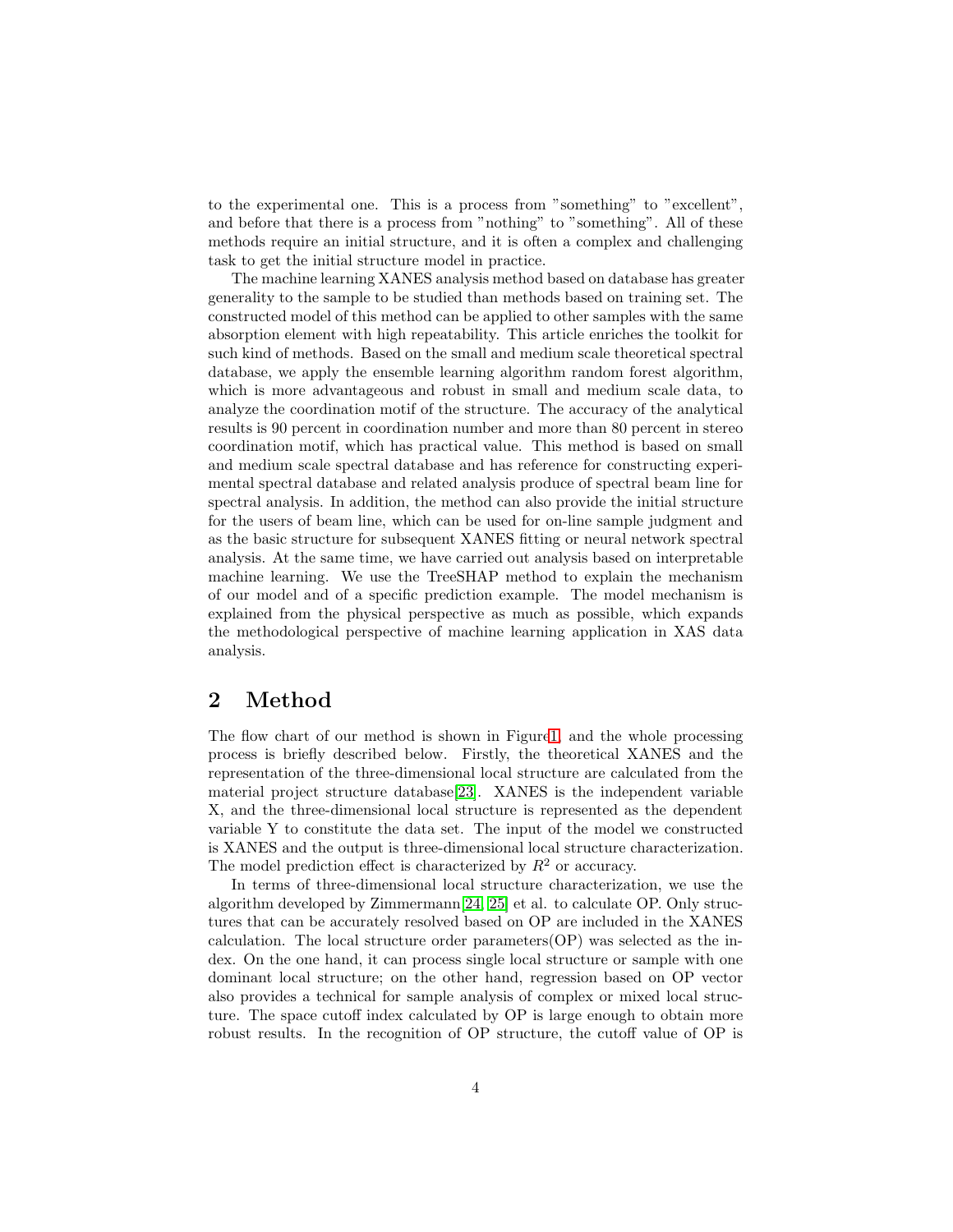

<span id="page-4-0"></span>Figure 1: Flow chart

0.5 relatively high considering the amount of data included and the accuracy of the algorithm to identify the three-dimensional local structure. XANES is the average effect of atoms of all absorbing edge elements in the system. Let's use the Cu element as an example. In the three-dimensional local structure characterization, we firstly calculate the OP of all Cu atom sites in the system, and only the sample with successful OP identification of all Cu sites in the system is included in the analysis. Then calculate the average OP of system elements as the indicator variable.

In terms of theoretical calculation of XANES, this paper mainly deals with K-edge XANES of 3d transition metals. The calculation accuracy and calculation time are considered comprehensively. Therefore, we use FEFF[\[6\]](#page-15-5) software based on multiple scattering theory for the calculation. This article focuses on XANES. Therefore, a more suitable full multiple scattering algorithm for XANES is adopted. The random-phase approximation (RPA) core-hole approximation is used in calculation. The radius of cluster for self-consistent multiple scattering calculation is large enough for convergency. Real Hedin-Lundqvist exchange-correlation potential is used in the calculation. Considering the error of muffin-tin potential approximation on XANES calculation results of a few systems, we subsequently wrote module using FDMNES[\[7\]](#page-15-6) as calculation core which is based on multiple scattering and finite difference method to carry out the XANES calculation process.Considering the amount and scale of data we deal with, we choose tree algorithm and its improved integrated learning algorithm to build the model. See the results section for a detailed description.

The dataset consists of the important 3d transition metal Cu K-edge XANES. The local structure order parameters(OP) was calculated to characterize coor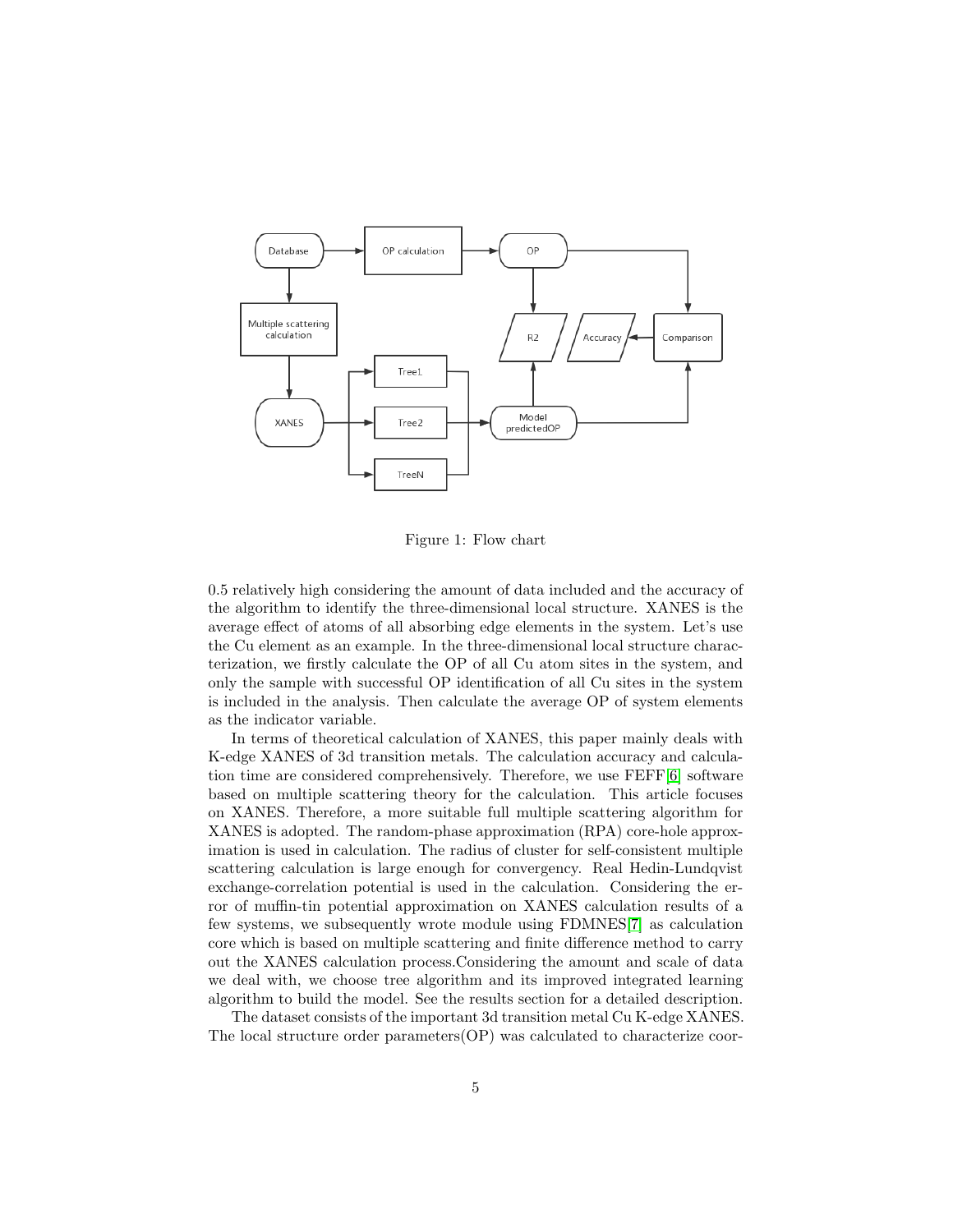dination number(CN) and coordination motif(CM), using the OP calculation method developed by Zimmermann[\[24,](#page-17-3) [25\]](#page-17-4). Dataset 1 contains 1088 data, which is denoted as dataset CN. The independent variable X of the dataset is XANES spectrum, which is interpolated evenly to 200 energy grid points. Index Y is the classification based on coordination number. Among them, the largest proportion was 4-coordination, accounting for 65.35%. We use this as a baseline. That is, the worst learning model predicts that the coordination number with the largest proportion. The model results better than the baseline can reflect that the model has learned "knowledge" in the process of training. Dataset 2 contains 879 data, which we denoted as dataset OP. The dataset independent variable X is still the XANES interpolated to 200 energy points on average. Index Y is OP vector when regression is performed, and OP is used as a 21 dimensional vector here. The value of each dimension of the OP vector represents the similarity between the structure and the corresponding coordination CM of this dimension, which is a smooth value from 0 to 1. The twenty-one 3D CM names and their corresponding coordination numbers are shown in the Table[.1.](#page-7-0) Meanwhile, based on OP, we can obtain CM dominated by sample based on OP maximum, and then classify CM classification index.

The result part is divided into two parts according to the difference of the final analysis index. The first part is the classification of coordination number, the second part is the classification of 3D CM, furthermore the regression of OP vector. In the choice of machine learning algorithm, we choose the Tree algorithms instead of neural network. There are a lot of parameters to be fitted in the neural network model, so it is usually not used in small and medium scale data. Tree algorithm has good robustness and good performance in avoiding over-fitting. We choose Tree algorithms that perform well in small and medium scale data, including basic decision tree and ensemble learning algorithm based on decision tree including bagging random forest algorithm and boosting gradient boosted decision tree(GBDT) algorithms XGBoost[\[26\]](#page-17-5) and LightGBM[\[27\]](#page-17-6). There is no strong dependence between the individual decision trees integrated in random forest algorithm and they can be generated simultaneously. While individual decision trees integrated by XGBoost and LightGBM algorithm are strongly dependent on each other and must be generated sequentially. The important hyperparameters of the model, taking random forest as an example, include the framework hyperparameters nestimators and decision tree hyperparameters such as max-features,max-depth, min-samples-leaf, min-samples-split. The hyperparameter optimization of the model is based on references[\[28,](#page-17-7) [29\]](#page-17-8).

#### 3 Model results and discussion

The machine learning classification results based on data set CN are as follows. The index was CN classification, and the independent variable of the dataset was XANES energy spectrum. The machine learning classification results are shown in the Tabl[e2.](#page-8-0) We see that the accuracy of cross-validation is slightly lower than that of a single test set due to the grouping of testing sets. Specifically looking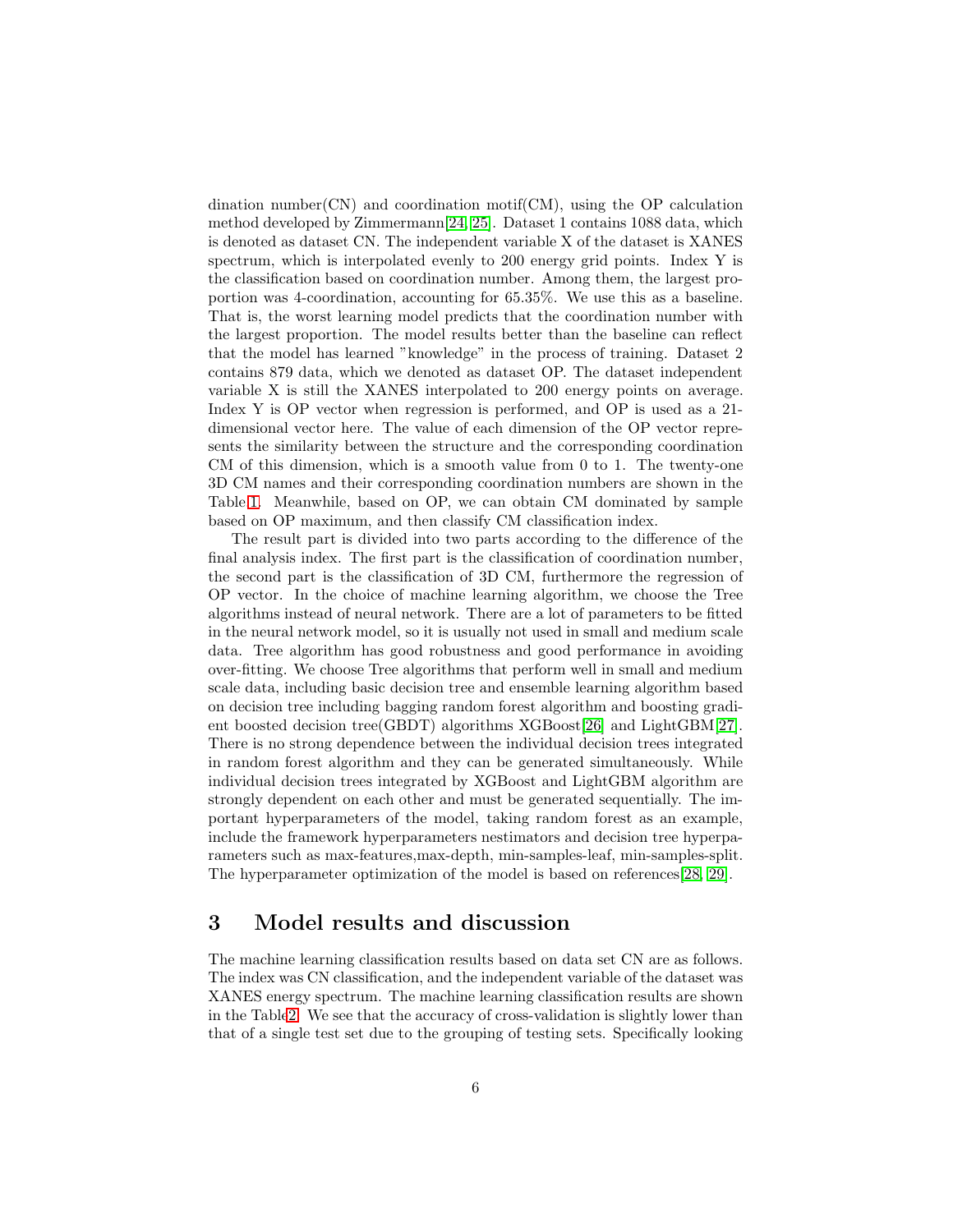at 5 accuracy results before cross-validation, there are 1-2 results comparable to that of a single testing set. In the comparison of the results of the given machine learning algorithms, the ensemble learning algorithms are generally superior to the basic decision tree model, and the random forest model with the worst performance has a 10.6% performance improvement compared with the original decision tree model. LightGBM model has the best effect, which can reach 91.28% accuracy.

The machine learning classification results based on data set OP are as follows. The index was CM classification, and the independent variable of the dataset was XANES energy spectrum. Compared with CN classification, CM classification focuses more directly on stereoscopic coordination motifs. Taking 4-coordination as an example, there are the most common tetrahedral and squ qre plan coordination motif, as well as see-saw like, trigonal-bipyrami coordination motifs. Here we present the relevant spectral data of tetrahedron and octahedron, the two coordination motifs with the highest proportion in the Cu OP dataset, as shown in Figur[e2.](#page-8-1) The machine learning classification results are shown in the Tabl[e3.](#page-8-2) In the process of cross-validation, the data set is divided into 5 subsets, that is, 20% of whole data. It can be seen that even the decision tree model with the worst result is also obtained with 71.56% accuracy in cross validation. Taking tetrahedron CM with the highest proportion of 32.49% as the base line, the decision tree model also has a 39.07% improvement. The optimal cross-validation accuracy of LightGBM model results reaches 81.68%. Compared with LightGBM, the random forest model only reduced by 0.56%.

Further, we use OP vectors for regression. An important advantage of OP vector over 3D CM classification is that OP vector can deal with complex and mixed CM. When a variety of CM exist in the sample at the same time, OP vector can measure the similarity between the average structure of the sample and various given CMs, and the closeness to each CM can reflect the proportion of various CMs. Therefore, OP vector can represent several dominant CM components and their approximate proportion in the sample to a certain extent. OP vector regression is carried out on data set OP, and the regression results using 21-dimensional Y as the index are shown in Tabl[e4](#page-8-3) DIM21. Testing  $R^2$ 0.42 is the calculation result when 20% testing sets are used. The small  $R^2$ reflects that the model does not achieve the expected effect at the regression level. We compared the predicted value of  $\overrightarrow{OP}$  output from the model with the OP from testing set through post-processing, and looked at the model effect at the classification level. If the maximum value of predicted  $OP$  and the maximum value of OP of testing set were located in the same CM, it was considered that the prediction of the first leading CM was accurate as shown in the 1st ACC column in the Tabl[e4.](#page-8-3) If the seconda maximum value of  $\overrightarrow{OP}$  and OP were still located in the same CM, or there is no obvious second important CM, the prediction of the second dominant CM is accurate, see 2rd ACC column in Tabl[e4.](#page-8-3) Here, the judgment that there is no obvious second CM major component is that the second largest value in the OP is less than 0.1. It can be seen that although the effect of the model is poor at the regression level, the prediction accuracy of the first important CM of the model still reaches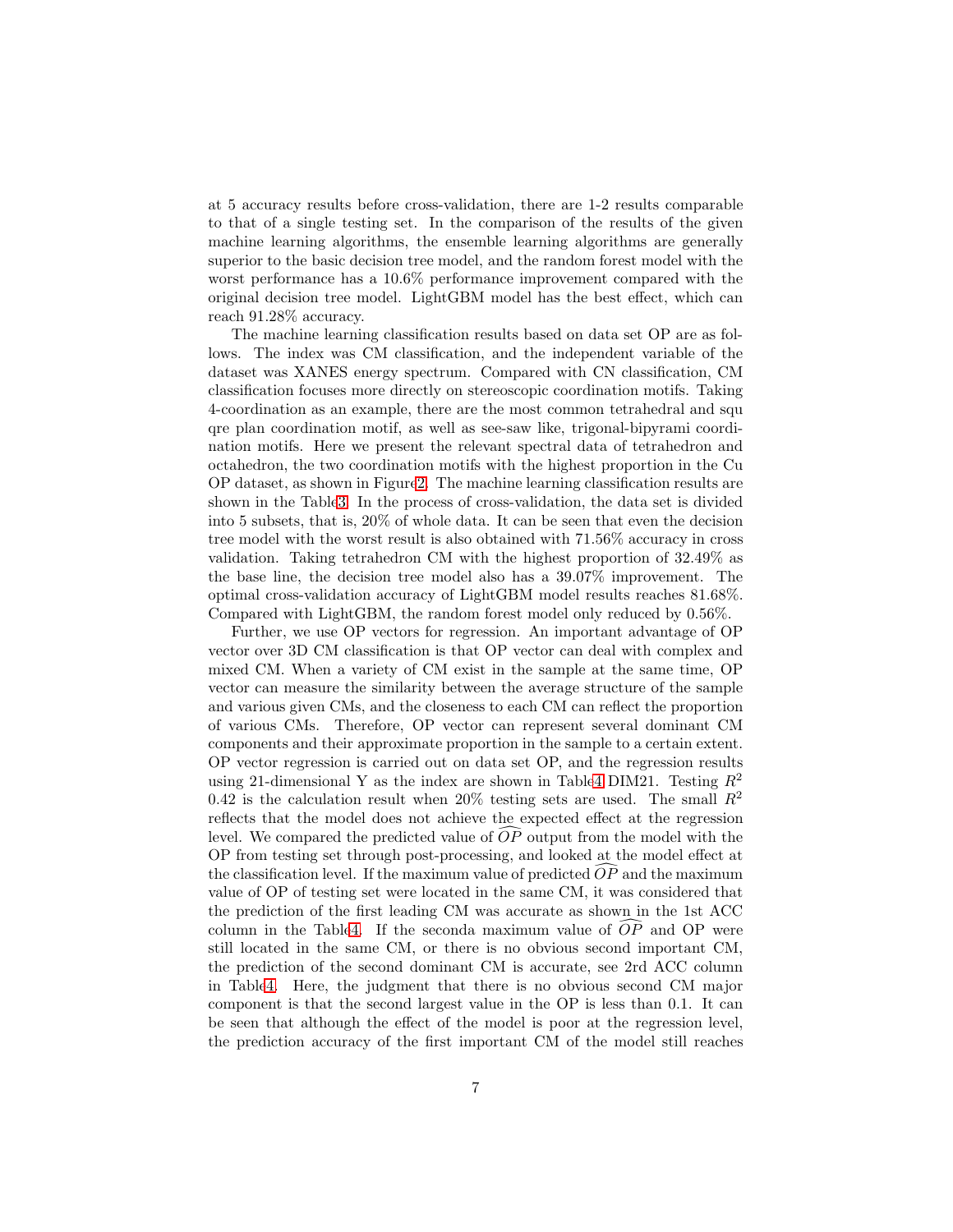<span id="page-7-0"></span>

| Coordination Motif      | Coordination number |
|-------------------------|---------------------|
| single neighbor         | 1                   |
| bent and linear         | $\overline{2}$      |
| trigonal plane          | 3                   |
| triangular non-coplanar | 3                   |
| T-shape                 | 3                   |
| square plane            | 4                   |
| tetrahedron             | 4                   |
| see-saw                 | 4                   |
| trigonal bipyramid      | 4                   |
| trigonal pyramid        | 4                   |
| pentagonal plane        | 5                   |
| square pyramid          | 5                   |
| trigonal bipyramid      | 5                   |
| hex plan                | 6                   |
| octahedron              | 6                   |
| pentagonal pyramid      | 6                   |
| hex pyr                 | 7                   |
| pentagonal bipyramid    | 7                   |
| cube                    | 8                   |
| hex bipyr               | 8                   |
| cuboctahedron           | 12                  |

Table 1: Twenty-one 3D CM names and their corresponding coordination numbers.

81.25%. We speculated that one of the reasons was that samples of a few CM accounted for a large proportion in the small and medium scale data set. And OP component prediction of the CMs was more accurate, which also led to the high 1st acc. For other CM, due to the small amount of sample data, the prediction result is poor, thus lowering the overall regression  $R^2$ . In order to verify this conjecture, we reduced the regression dimension to 3 dimensions, including the three kinds of CMs with the largest number in the data set, TET, OCT and BCC. The regression results are shown as DIM3 in Tabl[e4.](#page-8-3) We found that the testing  $R^2$  in the testing set increased significantly to 0.71, which verified our conjecture. The quality of regression model will be improved by expanding the database to increase the sample size of other CMs.

Finally, we discuss the importance of different energy regions to the model. We take the classified random forest model of OP data set as an example. In the Figur[e3,](#page-9-0) the abscissa is the energy corresponding to different features, and the ordinate is the normalized feature importance. It can be seen that the "main peak" feature importance, namely the feature importance of white line peak and scattering peaks near the absorption edge, is generally higher than the feature importance of scattering peaks in higher energy region. It shows the importance of "main peak" features to the model.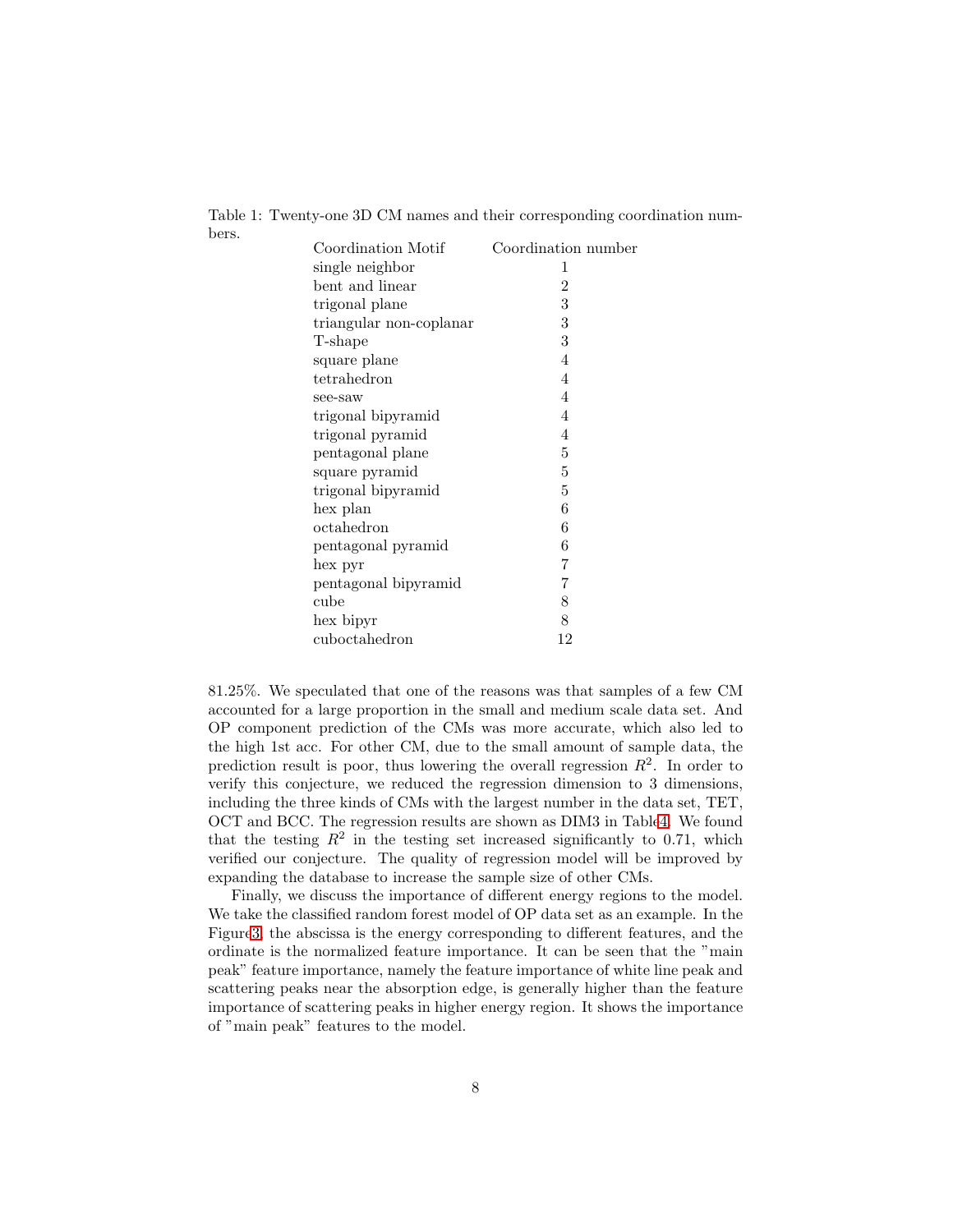<span id="page-8-0"></span>

| Table 2: Classification results of coordination number. $(CN)$ |         |                                                |  |  |  |  |  |  |
|----------------------------------------------------------------|---------|------------------------------------------------|--|--|--|--|--|--|
| Algorithm                                                      |         | testing set accuracy cross validation accuracy |  |  |  |  |  |  |
| Decision Tree                                                  | 87.16\% | 81.62\%                                        |  |  |  |  |  |  |
| Random Forest                                                  | 94.50%  | $90.26\%$                                      |  |  |  |  |  |  |
| XGBoost                                                        | 94.50%  | 90.45%                                         |  |  |  |  |  |  |
| LightGBM                                                       | 94.95%  | 91.28%                                         |  |  |  |  |  |  |

Table 3: Classification results of three-dimensional coordination motifs(CM).

<span id="page-8-2"></span>

| Algorithm     | testing set accuracy | cross validation accuracy |
|---------------|----------------------|---------------------------|
| Decision Tree | 73.30%               | 71.56%                    |
| Random Forest | 89.20%               | 81.22%                    |
| XGBoost       | 89.20%               | 79.29%                    |
| LightGBM      | $90.90\%$            | 81.68%                    |
|               |                      |                           |

<span id="page-8-3"></span>

| Table 4: Regression results of three-dimensional coordination motifs $(CM)$ . |      |      |                   |  |
|-------------------------------------------------------------------------------|------|------|-------------------|--|
| Regression target $\text{training } R^2$ testing $R^2$ 1st acc 2rd acc        |      |      |                   |  |
| dim3                                                                          | 0.95 | 0.71 | $77.27\%$ 67.61\% |  |
| dim21                                                                         | 0.91 | 0.42 | $81.25\%$ 57.95\% |  |



<span id="page-8-1"></span>Figure 2: Tet Oct database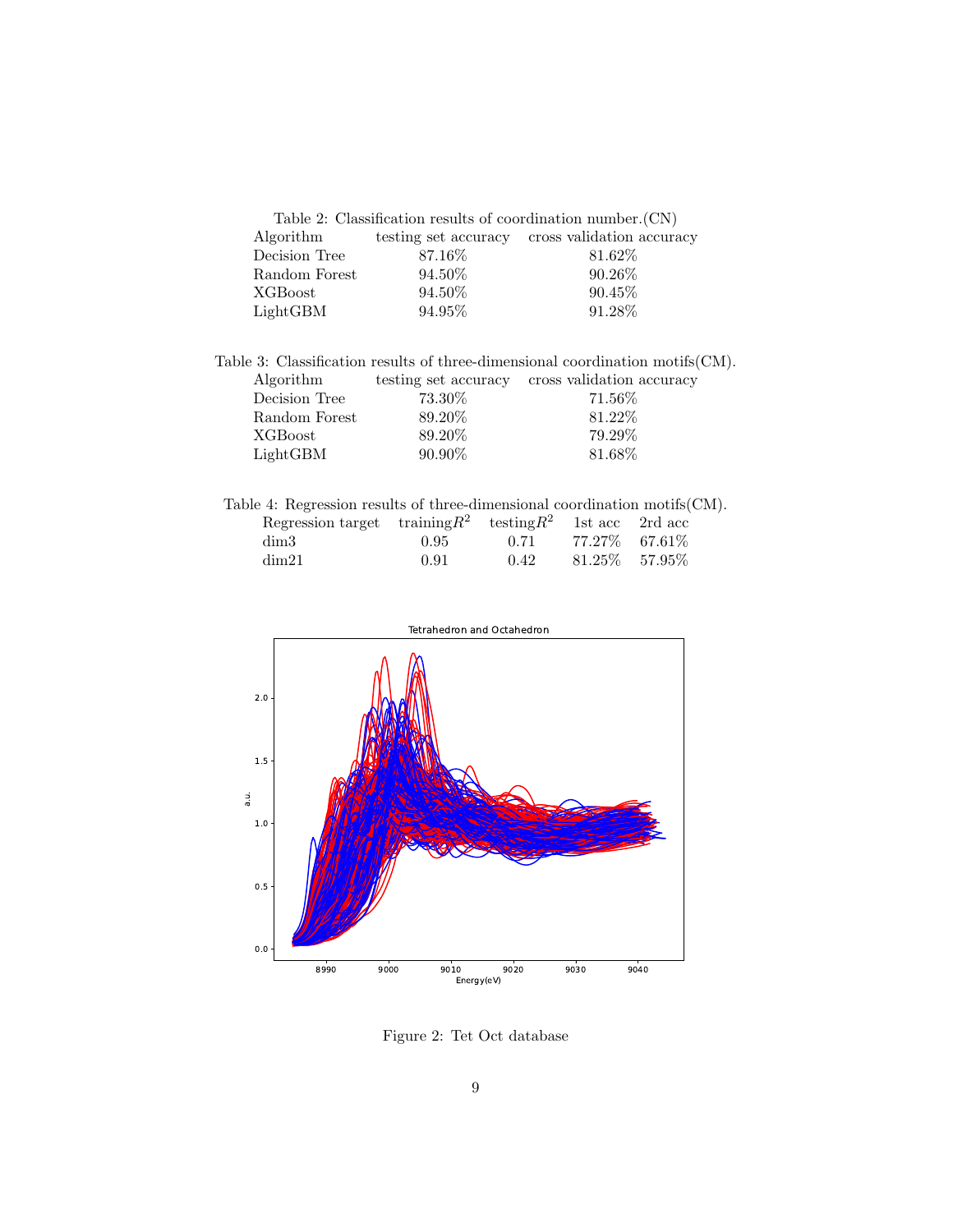

<span id="page-9-0"></span>Figure 3: feature importance

# 4 Application of SHAP based Interpretable Machine Learning in stereo coordination motif prediction Model

Despite the great success of machine learning in many areas, However, the lack of interpretability of some machine learning methods severely limits its application in some tasks, especially in some fields concerned with mechanisms for spectrographers, ideally, the model should be able to explain the logic of the model to spectrographers and applied field researchers, and gain more trust from applied field researchers, i.e. beam line users. This paper focuses on the application of SHAP explainable method in XAS spectral analysis. SHAP is based on Shapley value theory[\[30\]](#page-17-9) in game theory and machine learning local interpretation. It belongs to the post-interpretation framework, which can provide Shapley value to estimate the contribution of each feature. Shapley Value is a method to describe the weight or importance of a particular feature in the prediction of a particular data point, which is the core of SHAP. Compared with the traditional feature importance method result[s3](#page-9-0) ,SHAP has better consistency and can present the positive-negative relationship of each predictor relative to the target variable, which can be used for local and global interpretation . Because SHAP has efficient algorithm implementation under the tree model, we adopted TreeSHAP[\[31\]](#page-17-10) here.For local interpretability, each feature has its own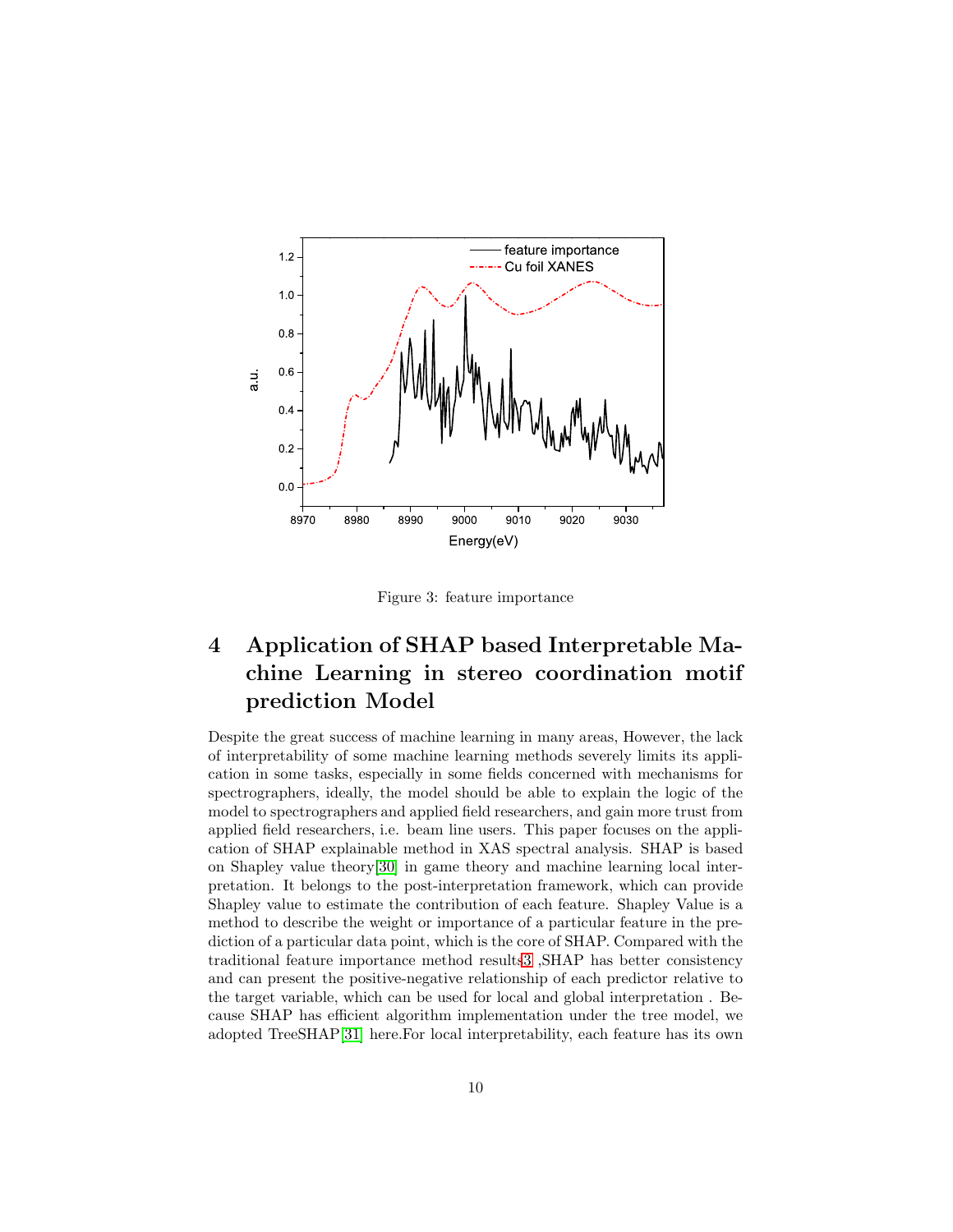set of Shapley values.

We take the CuS covellite system in the experiment to perform the tetrahedral CM regression model as an example. The force plot of the analysis results is shown in the Figur[e5.](#page-11-0) You can see three features of 8992.4eV, 8992.7eV, 8993eV, that is, the covellite XANES in the 8992.4-8993eV energy region is used for prediction. 8992.4-8993eV energy region plays an important positive role for tetrahedral CM regression results. This energy area also contributes an important positive role when we conduct model sorting and analysis, that is, considering the performance of the model on a large number of samples, as shown in the figure. In order to adapt to the habits of spectrographers, we present another form of graphs commonly used in SHAP analysis. In the graph, the ordinate is SHAP and the abscissa is energy. We also present a covellite on the graph. Cu K-edge XANES is used to visualize different energy regions. These features are all behind the absorption edge rather than the front edge peaks that we usually think of empirically. We speculate that this may be related to the accuracy of the multiple scattering calculation in the edge front. We have performed a dependency analysis on the 8992.4 and 8992.7 eV energy regions, as can be seen in the figure, these two features work under the same trend, that is, they can be combined as the same feature. 8992.4-8993eV is located in the peak energy region of scattering, and the model may predict the CM through the scattering characteristics of the structure. We conduct an interpretable machine learning analysis of the model, and this result enriches the methodological perspective of XANES data analysis, which can be used for reference.

We take the CuS Covellite system in the experiment for the tetrahedral CM regression model as an example, and the force plot of the analysis results is shown in the figure. It can be seen that there are three features: 8992.4eV, 8992.7ev and 8993eV. That is, covellite XANES in the energy region of 8992.4- 8993eV play an important positive role in predicting the tetrahedral coordination of covellite system i.e. tetrahedral CM OP value. This energy region also plays an important positive role in whole model, i.e. considering the performance of the model on a large number of samples, as shown in the Figur[e7.](#page-12-0) In order to adapt to the habit of spectrographers, we presented the graph commonly used in SHAP analysis in another form in Figur[e4.](#page-11-1) In the graph, the ordinate is SHAP and the abscissa is energy. We also presented a covellite Cu K-Edge XANES on the graph to intuitively reflect different energy regions. The 8992.4-8993eV are behind the absorption edge but not in pre-edge region. We speculate that this may be related to the accuracy of the multiple scattering calculation of pre-edge feature. We conducted a dependency analysis on 8992.4 and 8992.7eV feature, as shown in the Figur[e6.](#page-11-2) These two features work under the same trend, that is, they can be combined as the same feature. 8992.4-8993eV is located in the scattering peak energy region, and the model may predict CM based on the scattering characteristics of the structure. In summary we perform interpretable machine learning analysis on the model, which enriches the methodological perspective of XANES data analysis and has reference significance.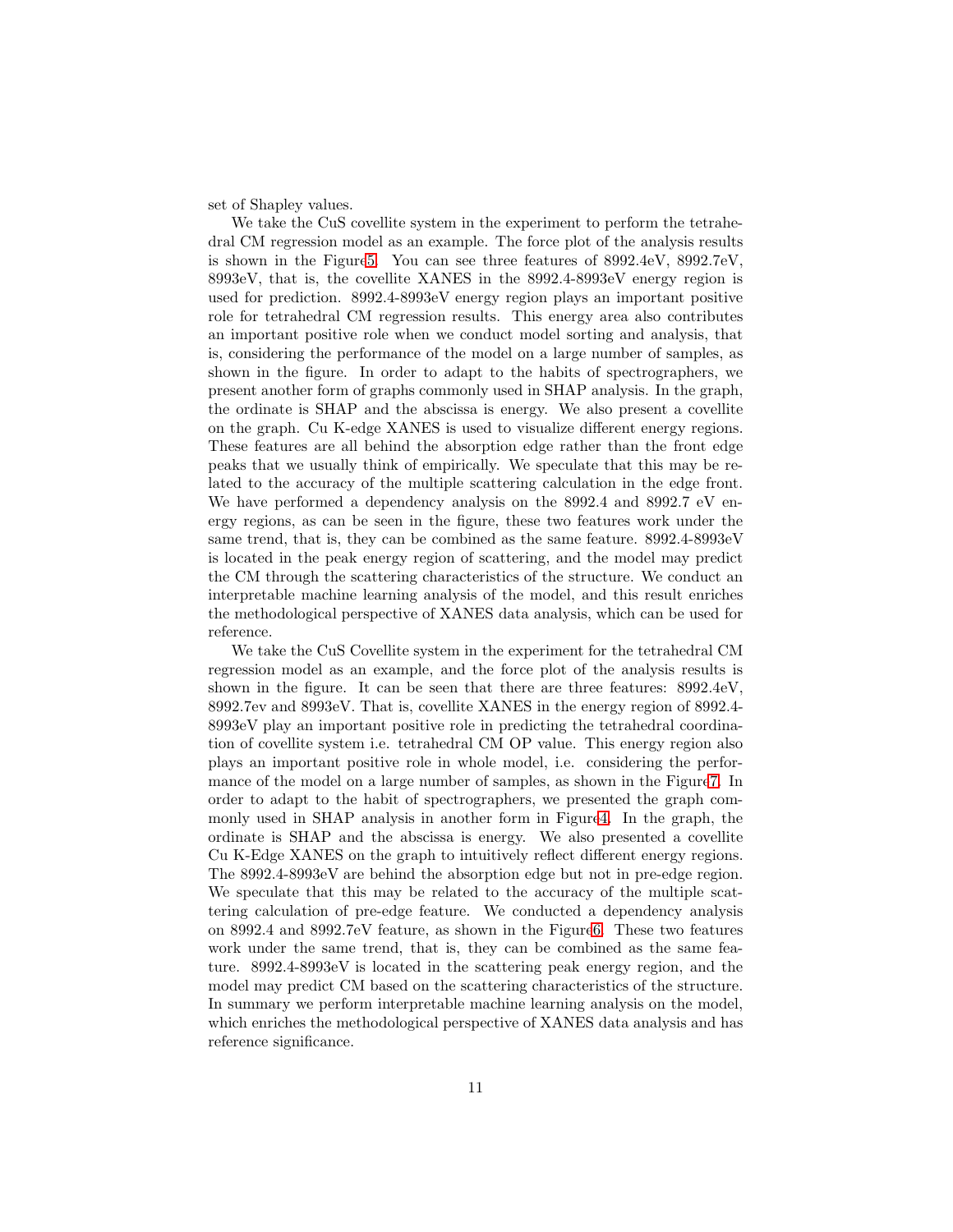

Figure 4: SHAP value plot from a spectroscopy view of tetrahedron CM regression model.

<span id="page-11-1"></span>

Figure 5: SHAP value force plot of CuS coverllite's prediction result.

<span id="page-11-0"></span>

<span id="page-11-2"></span>Figure 6: dependence diagram.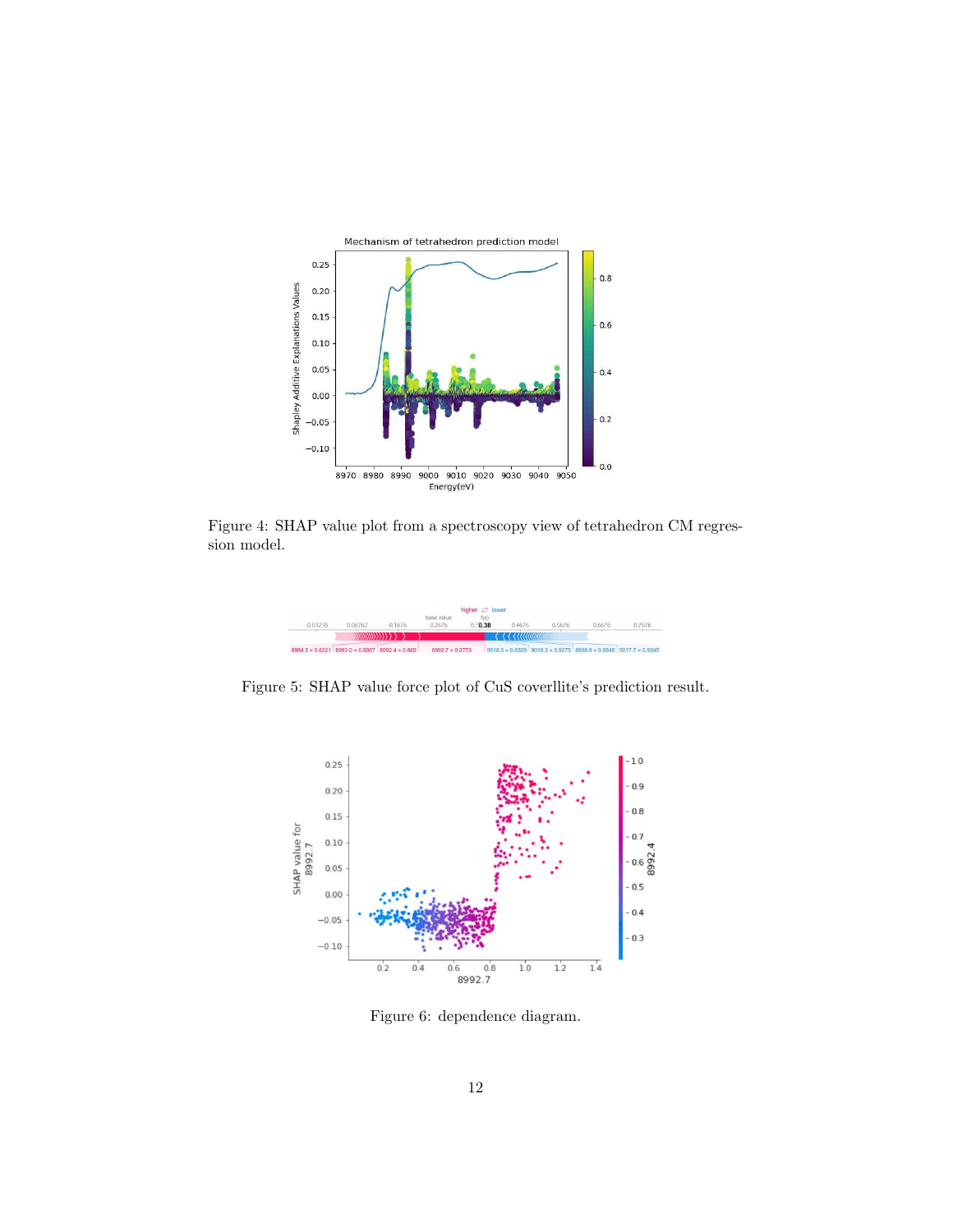

<span id="page-12-0"></span>Figure 7: Summary beeswarm plot of SHAP value.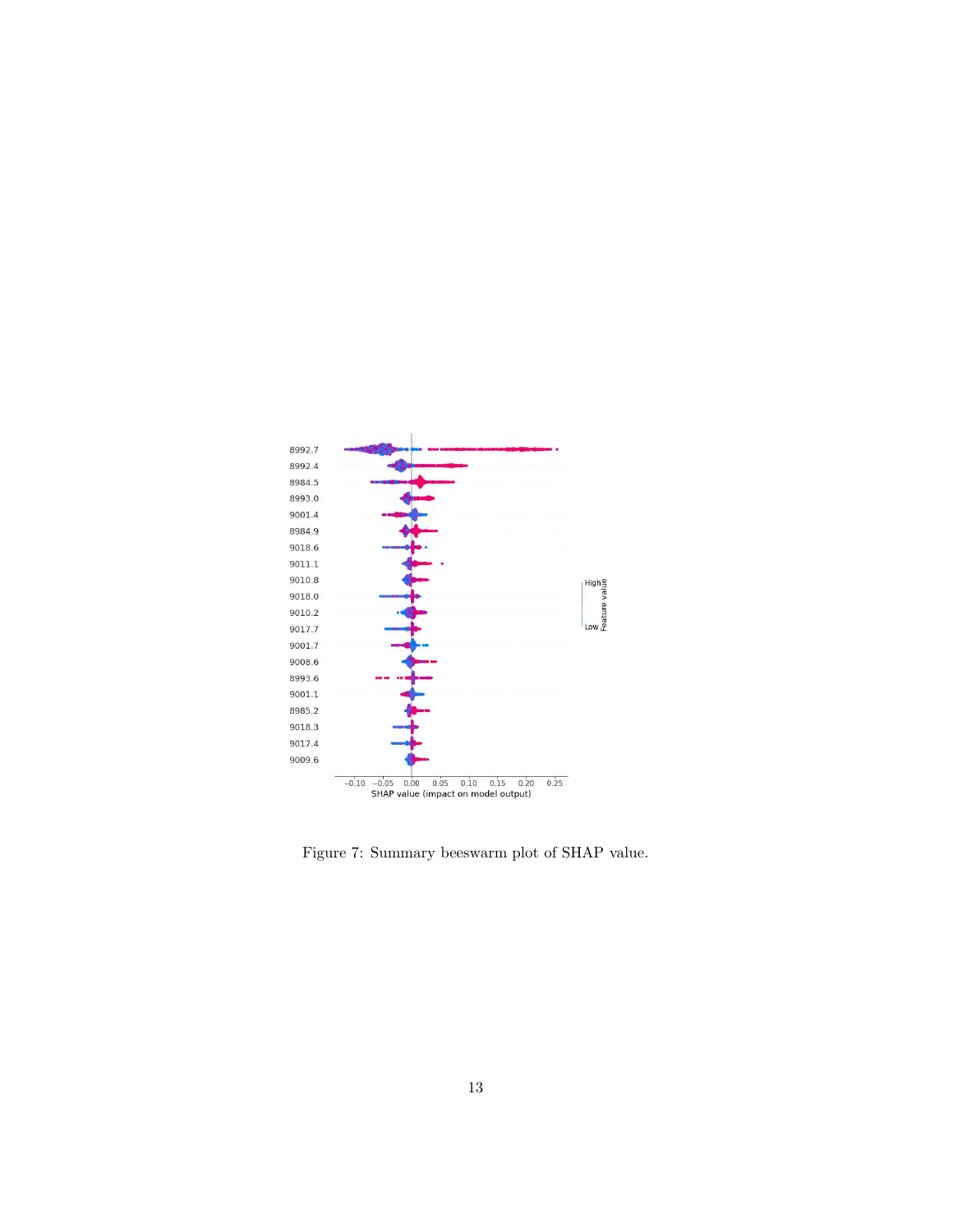## 5 Application of SHAP based Interpretable Machine Learning in XANES Reconstruction Model

In the previous section we demonstrated the application of interpretable machine learning to parametric prediction models. The input of this kind of model is XAS spectrum, and the output is various structural parameters, such as coordination number, bond length, bond Angle, stereo structure symmetry, etc.In contrast, there is another type of model, XANES spectrum reconstruction model in which structural parameters are input and theoretical XANES reconstructed by machine learning algorithm are output. Taking Fe complex system as an example, we also carry out explainable machine learning analysis for such models. The analysis results quantitatively and systematically demonstrate the model mechanism, that is, how parameter changes affect the theoretical XANES reconstructed by machine learning. SHAP analysis results can be seen in the Figur[e8.](#page-14-0) For representative work in XANES Reconstruction Model, see soft-ware PyFITIT[\[32\]](#page-17-11) introduced by Martini et al. PyFITIT calls the XANES Reconstruction Model as indirect method. We take the PyFITIT IHS500 Fe complex example[\[32\]](#page-17-11) as the analysis system. The input of the model is three structural parameters, and the output is theoretical XANES reconstructed by machine learning algorithm. This example is a metal complex. The rigid body of the ligand is fixed to reduce the degree of freedom of movement. There are three ligand structural parameters central ring shift eg. the axial ring shift along Fe-N axis direction, side rings elong and side rings Shift. The three parameters are in the range of -0.3 to 0.5 angstrom.

SHAP analysis results are shown in Figur[e8.](#page-14-0) We did not adopt the traditional SHAP data presentation form similar to Figur[e7,](#page-12-0) but reorganized the data results according to the needs of spectral analysis. We incorporate the related SHAP values of the same parameter into the same image. Because SHAP decomposed the prediction contribution of the three structure parameters, the graph based on the given parameter can quantitatively and systematically show the influence of the given parameter on the reconstructed XANES based on machine learning algorithm. We use the two-color segmental colormap as the colorbar to display the corresponding structural parameter values of the data point. It can be seen from Figur[e8](#page-14-0) that the increase and decrease of "central ring shift" and "side ringselong" parameters clearly correspond to the two trends of reconstructed XANES change respectively. The reduction of "central ring shift" and "side rings elong" parameters forms a new feature in 7140-7150eV energy range. The "central ring shift" decreases with the weakening of the white line peak. The decrease of "side rings elong" also causes the shift of white line peak to high energy direction. Comparatively, "side rings shift" has less effect on reconstructed XANES, and only when the parameters increase, the white line feature increases obviously. The trend of reconstructed XANES variation caused by parameters can be quantified and systematically presented by interpretable machine learning. It provides a clear direction for the subsequent XANES fitting based on optimization algorithm. The mechanism of parameters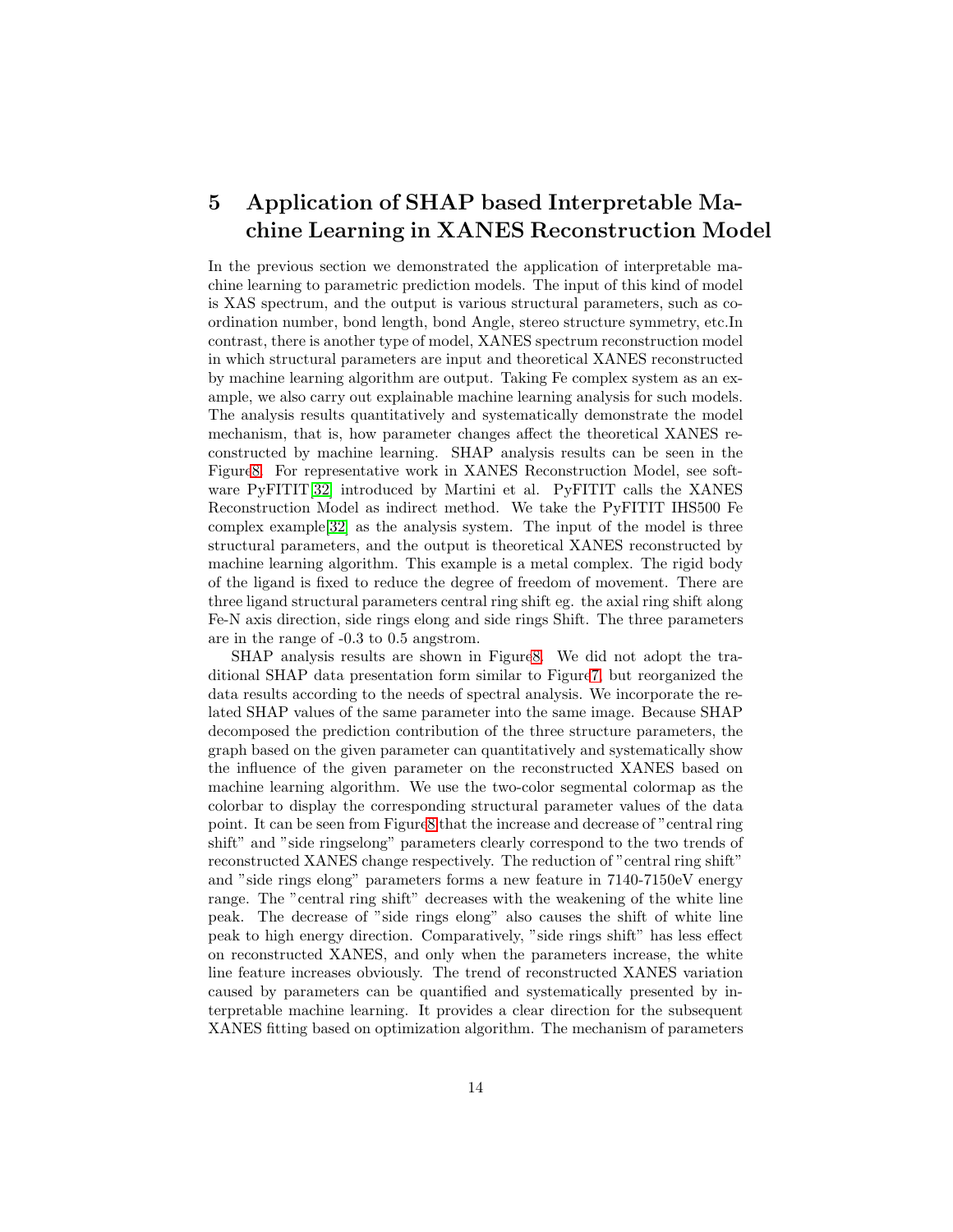

<span id="page-14-0"></span>Figure 8: SHAP mechanism of XANES Reconstruction Model.The above three pictures are SHAP values plots of three structural parameters, and the below three pictures are the sum of SHAP values and expected spectrum values. The black solid line is the reference XANES formed by expected values, called "XANES View", which is more convenient for spectrographers to interpret the results. Colorbar is the value of structure parameters from -0.3 to 0.5 angstrom.

affecting reconstructed XANES also makes it possible to analyze the physical background, remove redundant and interfering set parameters, and to improve and modify the model.

The decrease in oxygen beam induced by oxygen impurities corresponds to two trends of oxygen dependence.

### 6 Conclusion and Outlook

Based on the small and medium scale theoretical spectral database, we apply random forest algorithm to analyze the coordination motif of the structure. The accuracy of the analytical results is 90percent in coordination number and more than 80 percent in stereo coordination motif, which has practical value. This method can provide an initial structure for the beamline user for online judgment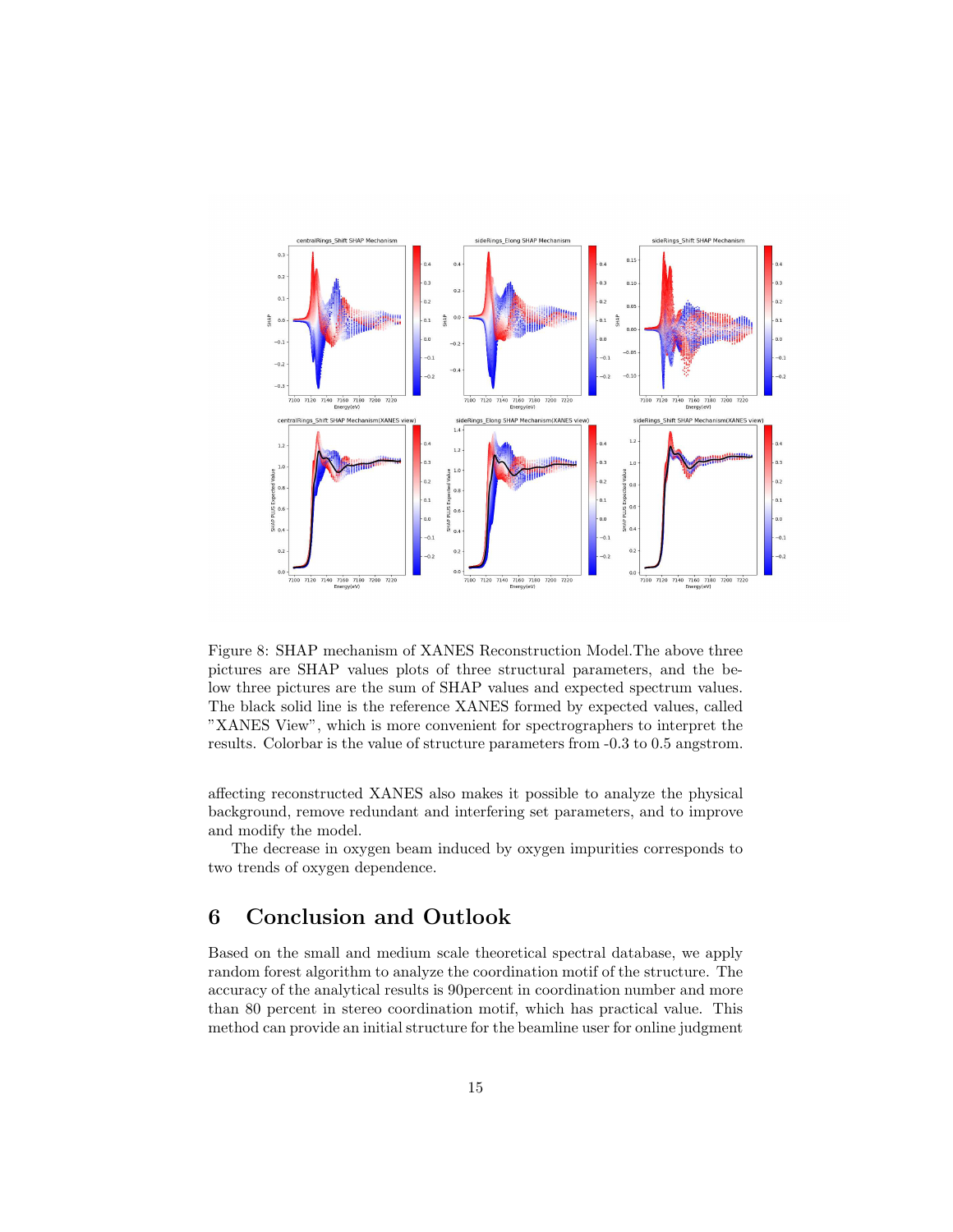and as an initial guess for further detail XANES quantitative analysis. Later, we will further expand our database based on other databases than material project such as NOMAD[\[33\]](#page-18-0), AFLOW[\[34\]](#page-18-1), etc. A more systematic study will be also carried out on the stereo coordination motif analysis of the most common used three dimensional metal K-edge absorption spectrum.

#### <span id="page-15-0"></span>References

- [1] I. Alperovich, G. Smolentsev, D. Moonshiram, J. W. Jurss, J. J. Concepcion, T. J. Meyer, A. Soldatov, and Y. Pushkar, "Understanding the electronic structure of 4d metal complexes: From molecular spinors to l-edge spectra of a di-ru catalyst," *Journal of the American Chemical Society*, vol. 133, no. 39, pp. 15 786–15 794, 2011.
- <span id="page-15-1"></span>[2] D. Moonshiram, A. Guda, L. Kohler, A. Picon, S. Guda, C. S. Lehmann, X. Zhang, S. H. Southworth, and K. L. Mulfort, "Mechanistic evaluation of a nickel proton reduction catalyst using time-resolved x-ray absorption spectroscopy," *The Journal of Physical Chemistry C*, vol. 120, no. 36, pp. 20 049–20 057, 2016.
- <span id="page-15-2"></span>[3] S. DeBeer George, T. Petrenko, and F. Neese, "Prediction of iron k-edge absorption spectra using time-dependent density functional theory," *The Journal of Physical Chemistry A*, vol. 112, no. 50, pp. 12 936–12 943, 2008.
- <span id="page-15-3"></span>[4] M. Roemelt, D. Maganas, S. DeBeer, and F. Neese, "A combined dft and restricted open-shell configuration interaction method including spin-orbit coupling: Application to transition metal l-edge x-ray absorption spectroscopy," *The Journal of chemical physics*, vol. 138, no. 20, p. 204101, 2013.
- <span id="page-15-4"></span>[5] S. Zabinsky, J. Rehr, A. Ankudinov, R. Albers, and M. Eller, "Multiplescattering calculations of x-ray-absorption spectra," *Physical Review B*, vol. 52, no. 4, p. 2995, 1995.
- <span id="page-15-5"></span>[6] J. J. Rehr, J. J. Kas, F. D. Vila, M. P. Prange, and K. Jorissen, "Parameterfree calculations of x-ray spectra with feff9," *Physical Chemistry Chemical Physics*, vol. 12, no. 21, pp. 5503–5513, 2010.
- <span id="page-15-6"></span>[7] O. Bunău and Y. Joly, "Self-consistent aspects of x-ray absorption calculations," *Journal of Physics: Condensed Matter*, vol. 21, no. 34, p. 345501, 2009.
- <span id="page-15-7"></span>[8] M. Benfatto and S. Della Longa, "Geometrical fitting of experimental xanes spectra by a full multiple-scattering procedure," *Journal of synchrotron radiation*, vol. 8, no. 4, pp. 1087–1094, 2001.
- <span id="page-15-8"></span>[9] G. Smolentsev and A. V. Soldatov, "Fitit: New software to extract structural information on the basis of xanes fitting," *Computational materials science*, vol. 39, no. 3, pp. 569–574, 2007.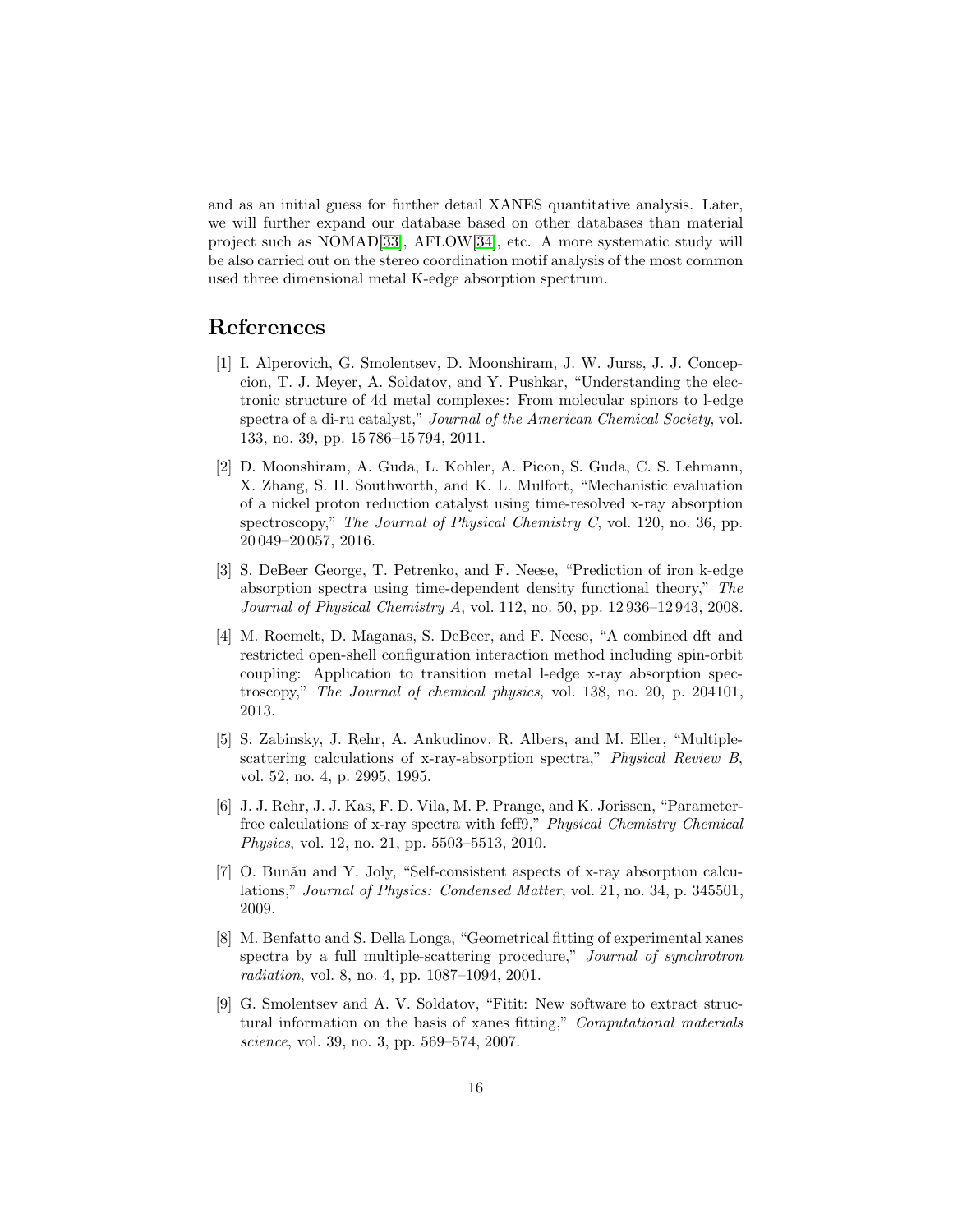- <span id="page-16-0"></span>[10] J. Rehr, J. Kozdon, J. Kas, H. Krappe, and H. Rossner, "Bayes–turchin approach to xas analysis," *Journal of synchrotron radiation*, vol. 12, no. 1, pp. 70–74, 2005.
- <span id="page-16-1"></span>[11] M. Benfatto, S. Della Longa, K. Hatada, K. Hayakawa, W. Gawelda, C. Bressler, and M. Chergui, "A full multiple scattering model for the analysis of time-resolved x-ray difference absorption spectra," *The Journal of Physical Chemistry B*, vol. 110, no. 29, pp. 14 035–14 039, 2006.
- <span id="page-16-2"></span>[12] X. Zhang, G. Smolentsev, J. Guo, K. Attenkofer, C. Kurtz, G. Jennings, J. V. Lockard, A. B. Stickrath, and L. X. Chen, "Visualizing interfacial charge transfer in ru-dye-sensitized tio2 nanoparticles using x-ray transient absorption spectroscopy," *The Journal of Physical Chemistry Letters*, vol. 2, no. 6, pp. 628–632, 2011.
- <span id="page-16-3"></span>[13] R. M. Van der Veen, J. J. Kas, C. J. Milne, V.-T. Pham, A. El Nahhas, F. A. Lima, D. A. Vithanage, J. J. Rehr, R. Abela, and M. Chergui, "Ledge xanes analysis of photoexcited metal complexes in solution," *Physical Chemistry Chemical Physics*, vol. 12, no. 21, pp. 5551–5561, 2010.
- <span id="page-16-4"></span>[14] J. Timoshenko, D. Lu, Y. Lin, and A. I. Frenkel, "Supervised machinelearning-based determination of three-dimensional structure of metallic nanoparticles," *The journal of physical chemistry letters*, vol. 8, no. 20, pp. 5091–5098, 2017.
- <span id="page-16-5"></span>[15] J. Timoshenko, S. Roese, H. Hövel, and A. I. Frenkel, "Silver clusters shape determination from in-situ xanes data," *Radiation Physics and Chemistry*, vol. 175, p. 108049, 2020.
- <span id="page-16-6"></span>[16] Y. Li and A. I. Frenkel, "Deciphering the local environment of single-atom catalysts with x-ray absorption spectroscopy," *Accounts of Chemical Research*, vol. 54, no. 11, pp. 2660–2669, 2021.
- <span id="page-16-7"></span>[17] J. Timoshenko, A. Anspoks, A. Cintins, A. Kuzmin, J. Purans, and A. I. Frenkel, "Neural network approach for characterizing structural transformations by x-ray absorption fine structure spectroscopy," *Physical review letters*, vol. 120, no. 22, p. 225502, 2018.
- <span id="page-16-8"></span>[18] C. Zheng, K. Mathew, C. Chen, Y. Chen, H. Tang, A. Dozier, J. J. Kas, F. D. Vila, J. J. Rehr, L. F. Piper *et al.*, "Automated generation and ensemble-learned matching of x-ray absorption spectra," *npj Computational Materials*, vol. 4, no. 1, pp. 1–9, 2018.
- <span id="page-16-9"></span>[19] J. Timoshenko and A. I. Frenkel, ""inverting" x-ray absorption spectra of catalysts by machine learning in search for activity descriptors," *Acs Catalysis*, vol. 9, no. 11, pp. 10 192–10 211, 2019.
- <span id="page-16-10"></span>[20] S. Tetef, N. Govind, and G. T. Seidler, "Unsupervised machine learning for unbiased chemical classification in x-ray absorption spectroscopy and xray emission spectroscopy," *Physical Chemistry Chemical Physics*, vol. 23, no. 41, pp. 23 586–23 601, 2021.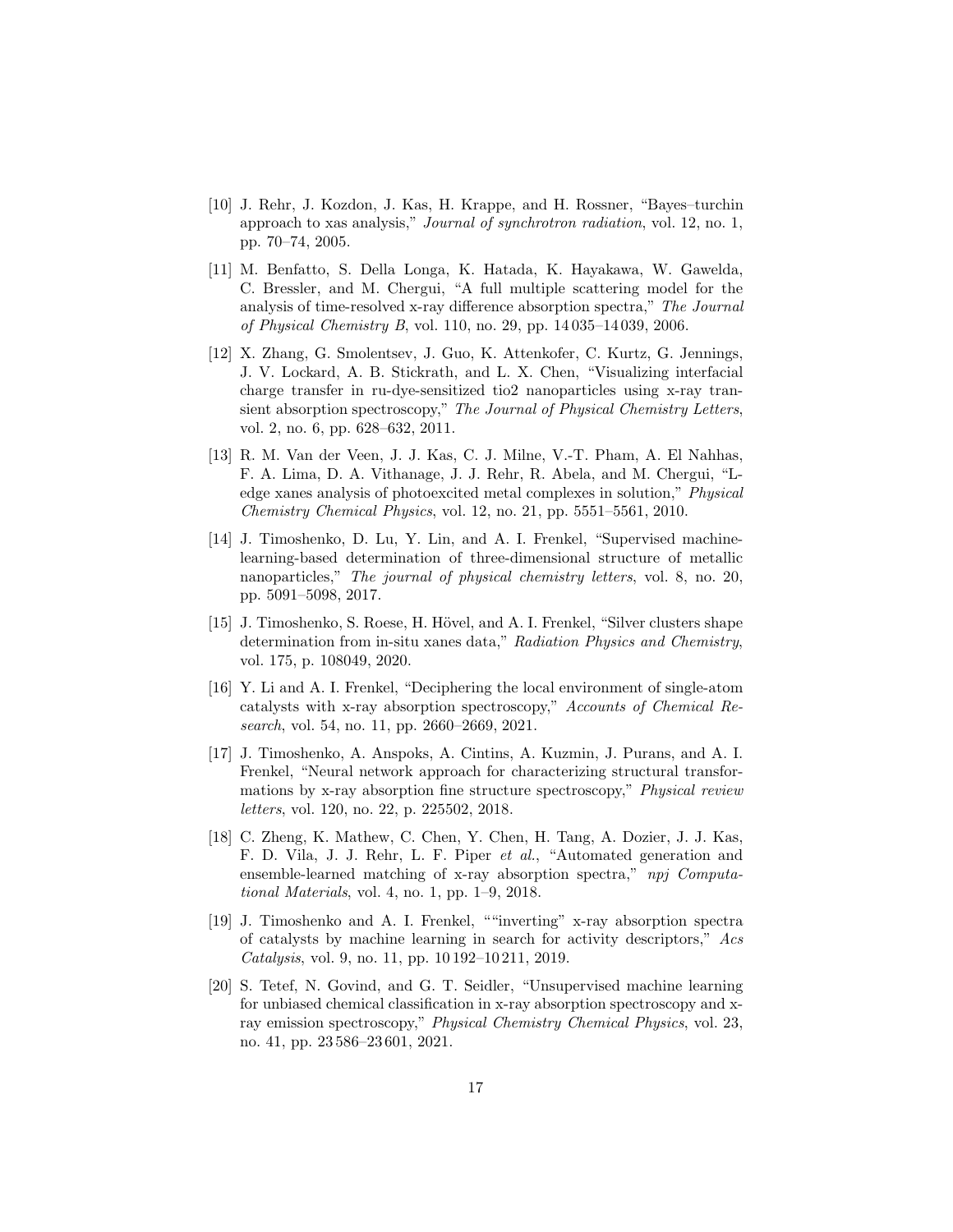- <span id="page-17-0"></span>[21] M. R. Carbone, S. Yoo, M. Topsakal, and D. Lu, "Classification of local chemical environments from x-ray absorption spectra using supervised machine learning," *Physical Review Materials*, vol. 3, no. 3, p. 033604, 2019.
- <span id="page-17-1"></span>[22] Y. Liu, N. Marcella, J. Timoshenko, A. Halder, B. Yang, L. Kolipaka, M. J. Pellin, S. Seifert, S. Vajda, P. Liu *et al.*, "Mapping xanes spectra on structural descriptors of copper oxide clusters using supervised machine learning," *The Journal of Chemical Physics*, vol. 151, no. 16, p. 164201, 2019.
- <span id="page-17-3"></span><span id="page-17-2"></span>[23] G. Ceder and K. Persson, "The materials project: A materials genome approach," 2010.
- [24] N. E. Zimmermann, M. K. Horton, A. Jain, and M. Haranczyk, "Assessing local structure motifs using order parameters for motif recognition, interstitial identification, and diffusion path characterization," *Frontiers in Materials*, vol. 4, p. 34, 2017.
- <span id="page-17-4"></span>[25] D. Broberg, B. Medasani, N. E. Zimmermann, G. Yu, A. Canning, M. Haranczyk, M. Asta, and G. Hautier, "Pycdt: A python toolkit for modeling point defects in semiconductors and insulators," *Computer Physics Communications*, vol. 226, pp. 165–179, 2018.
- <span id="page-17-5"></span>[26] T. Chen and C. Guestrin, "Xgboost: A scalable tree boosting system," in *Proceedings of the 22nd acm sigkdd international conference on knowledge discovery and data mining*, 2016, pp. 785–794.
- <span id="page-17-6"></span>[27] G. Ke, Q. Meng, T. Finley, T. Wang, W. Chen, W. Ma, Q. Ye, and T.- Y. Liu, "Lightgbm: A highly efficient gradient boosting decision tree," *Advances in neural information processing systems*, vol. 30, 2017.
- <span id="page-17-7"></span>[28] P. Probst, M. N. Wright, and A.-L. Boulesteix, "Hyperparameters and tuning strategies for random forest," *Wiley Interdisciplinary Reviews: data mining and knowledge discovery*, vol. 9, no. 3, p. e1301, 2019.
- <span id="page-17-8"></span>[29] S. Putatunda and K. Rama, "A comparative analysis of hyperopt as against other approaches for hyper-parameter optimization of xgboost," in *Proceedings of the 2018 International Conference on Signal Processing and Machine Learning*, 2018, pp. 6–10.
- <span id="page-17-9"></span>[30] E. Winter, "The shapley value," *Handbook of game theory with economic applications*, vol. 3, pp. 2025–2054, 2002.
- <span id="page-17-10"></span>[31] S. M. Lundberg and S.-I. Lee, "Consistent feature attribution for tree ensembles," *arXiv preprint [arXiv:1706.06060](http://arxiv.org/abs/1706.06060)*, 2017.
- <span id="page-17-11"></span>[32] A. Martini, S. Guda, A. Guda, G. Smolentsev, A. Algasov, O. Usoltsev, M. A. Soldatov, A. Bugaev, Y. Rusalev, C. Lamberti *et al.*, "Pyfitit: The software for quantitative analysis of xanes spectra using machine-learning algorithms," *Computer Physics Communications*, vol. 250, p. 107064, 2020.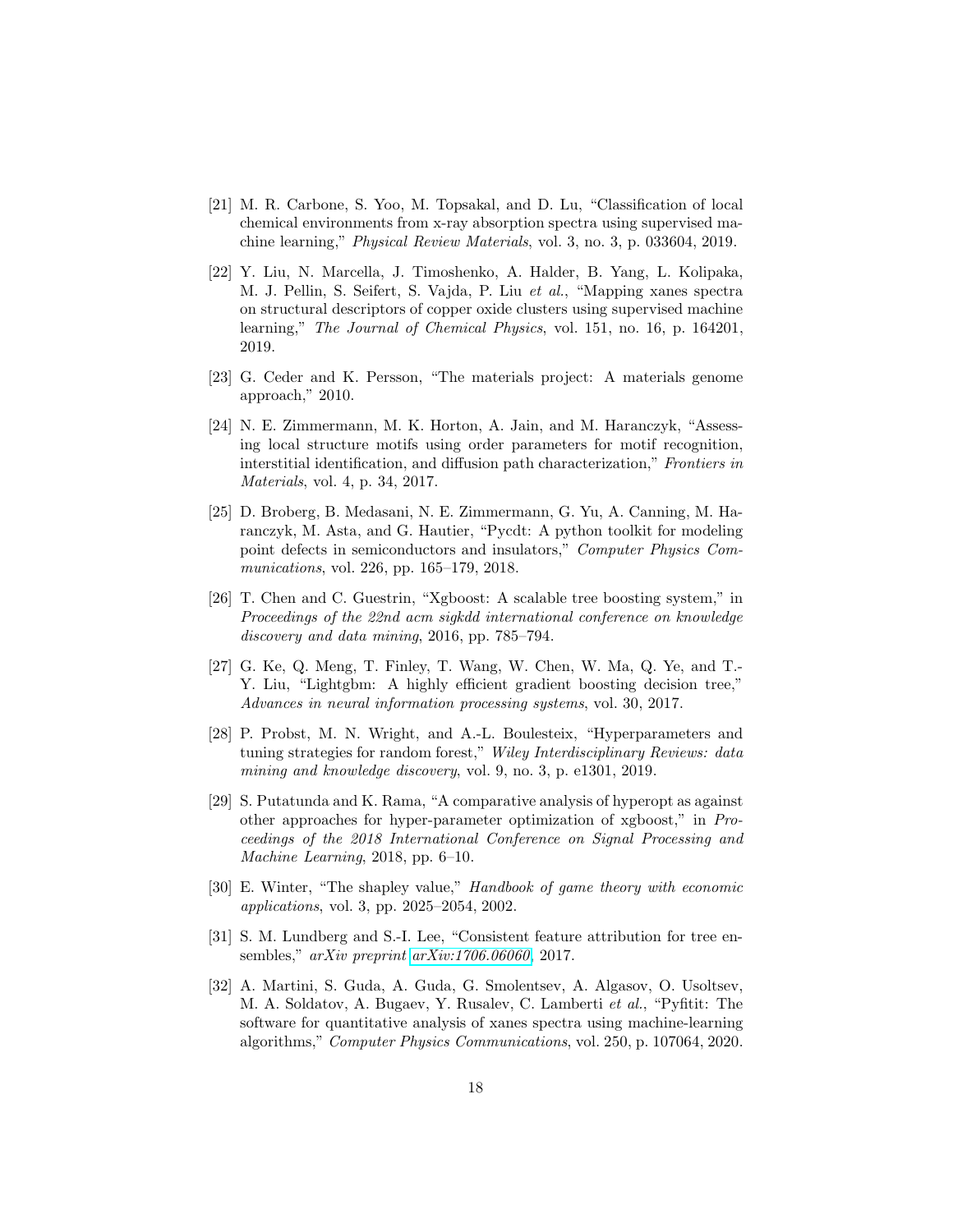- <span id="page-18-0"></span>[33] C. Draxl and M. Scheffler, "The nomad laboratory: from data sharing to artificial intelligence," *Journal of Physics: Materials*, vol. 2, no. 3, p. 036001, 2019.
- <span id="page-18-1"></span>[34] S. Curtarolo, W. Setyawan, G. L. Hart, M. Jahnatek, R. V. Chepulskii, R. H. Taylor, S. Wang, J. Xue, K. Yang, O. Levy *et al.*, "Aflow: An automatic framework for high-throughput materials discovery," *Computational Materials Science*, vol. 58, pp. 218–226, 2012.